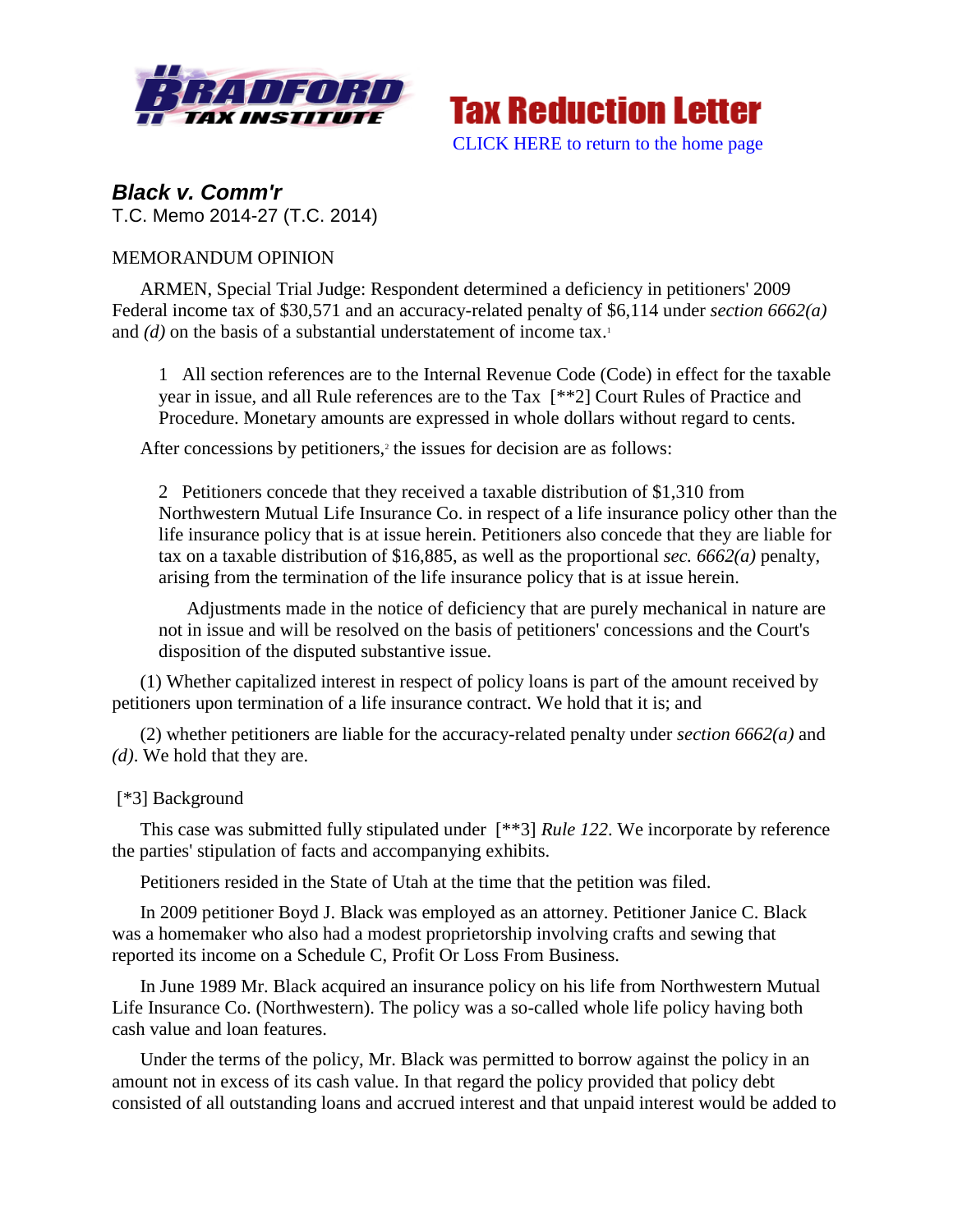loan principal. The policy also provided that Mr. Black could surrender the policy and receive as a distribution the cash value of the policy minus any outstanding policy debt. Finally, the policy provided that it would terminate if policy debt were to equal (or exceed) the cash value.

[\*4] Over [\*\*4] time Mr. Black borrowed \$103,548 against the policy. In addition, interest due on each loan accrued at a specified annual percentage rate pursuant to the terms of the policy. Mr. Black did not repay the loans.

In January 2009 the policy was terminated. Upon termination, the outstanding loans were satisfied by policy proceeds and extinguished. At that time the combined balance of the loans, including principal and interest, was \$196,230, and Mr. Black's investment in the contract (in the form of aggregate premiums paid) was \$86,663.

Northwestern issued to Mr. Black a Form 1099-R, Distributions From Pensions, Annuities, Retirement Or Profit-Sharing Plans, IRAs, Insurance Contracts, Etc., for 2009 reflecting a gross distribution of \$196,230 and a taxable amount of \$109,567. The latter amount represented the difference between the combined balance of the loans at the time that the policy was terminated, i.e., \$196,230, and Mr. Black's investment in the contract, i.e., \$86,663.

Petitioners self-prepared and timely filed their 2009 Federal income tax return, reporting a total tax due of \$36,583. They did not report any part of the taxable income reflected on the Form 1099-R that had been issued [\*\*5] by Northwestern, nor did they acknowledge on their return either such form or any aspect of the termination of the life insurance policy or even the policy itself.

[\*5] During the summer of 2011 petitioners prepared a Form 1040X, Amended U.S. Individual Income Tax Return, for 2009 (amended return) and provided it to respondent in early August 2011. The amended return reflected an increase in income of \$16,885 attributable to the difference between the principal of the loans petitioners received from Northwestern totaling \$103,548 less the amount of premiums paid to Northwestern totaling \$86,663. The amended return reported a total tax of \$41,358, which reflects the total tax due on their original return plus the additional tax due on the basis of the increase in taxable income. Petitioners enclosed a check for \$4,775 for tax on the increased income reported on the amended return. However, the amended return was not accepted or otherwise processed by respondent, nor was the additional tax assessed; nevertheless, the check was cashed and \$4,775 was credited to petitioners' account.

In December 2011 respondent issued petitioners a notice of deficiency for 2009, determining a deficiency of \$30,571 [\*\*6] and an accuracy-related penalty of \$6,114 under *section 6662(a)* and *(d)*. The deficiency and penalty were determined without regard to the amended return. Petitioners timely filed a petition for redetermination.

## [\*6] Discussion

#### I. Burden of Proof

In general, the Commissioner's determinations set forth in a notice of deficiency are presumed to be correct, and the taxpayer bears the burden of proving that those determinations are in error. *Rule 142(a)*; *Welch v. Helvering, 290 U.S. 111, 115, 54 S. Ct. 8, 78 L. Ed. 212, 1933-2 C.B. 112 (1933)*; cf. *secs. 6201(d)*, *7491(a)*. <sup>3</sup> The submission of a case under *Rule 122* does not alter the taxpayer's burden of proof. *Rule 122(b)*; see *Borchers v. Commissioner, 95 T.C. 82, 91 (1990)*, aff'd, *943 F.2d 22 (8th Cir. 1991)*.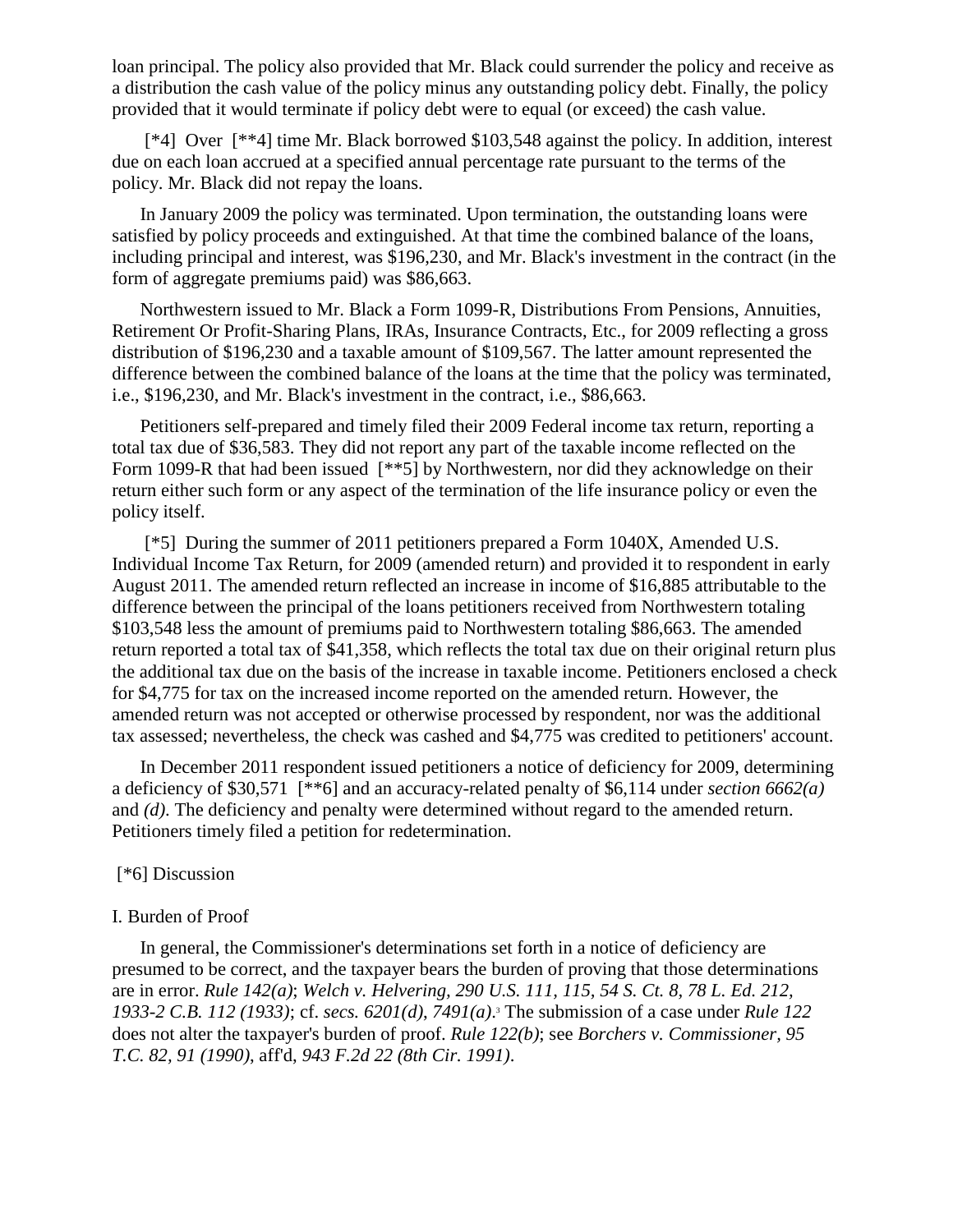3 We note that apart from the legal issue presented herein, petitioners do not dispute the accuracy of the Form 1099-R issued by Northwestern. Therefore, *sec. 6201(d)* does not apply.

As presented by the parties and on the basis of the stipulated facts, the substantive issue in this case is legal and not factual. Therefore, the burden of proof does not inform our analysis of such issue. *Kleber v. Comm'r, T.C. Memo 2011-233*; *Sanders v. Comm'r, T.C. Memo 2010-279*. However, insofar [\*\*7] as the penalty issue may present factual issues, infirmities in the record redound to petitioners' detriment. See *Rule 122(b)*; *Woodsum v. Comm'r, 136 T.C. 585, 593, 594, 596 (2011)* (in a fully stipulated case submitted under *Rule 122* involving liability for the accuracy-related penalty, gaps in the [\*7] evidentiary record negatively affected the taxpayers because they bore the burden of proving that they had reasonable cause under *section 6664* in omitting income from their return).

### II. Life Insurance Contract

The parties agree that the taxable amount of the gross distribution that arose because of the termination of the Northwestern life insurance policy does not include Mr. Black's investment in the contract of \$86,663. The parties further agree that the taxable amount of such distribution takes into account the principal amount of Mr. Black's outstanding loans totaling \$103,548. Respondent contends that the taxable amount also takes into account capitalized interest, whereas petitioners contend that it does not. Therefore, the central issue of this case is whether capitalized interest is includible in determining the gross distribution and the taxable amount that arose from the termination [\*\*8] of the Northwestern life insurance policy.

#### A. Sections 61 and 72

Gross income includes all income from whatever source derived. *Sec. 61(a)*. *Section 61* lists specific forms of gross income, including income from life insurance contracts and income from discharge of indebtedness. *Sec. 61(a)(10)*, *(12)*.

[\*8] For Federal income tax purposes, Mr. Black's life insurance policy loans were true loans. See *McGowen v. Commissioner, T.C. Memo. 2009-285, 2009 WL 4797538*, aff'd, *438 Fed. Appx. 686 (10th Cir. 2011)*; see also *Atwood v. Commissioner, T.C. Memo. 1999-61, 1999 WL 109617*. The insurance policy included terms for an interest rate on amounts borrowed against the policy, which is indicative of bona fide debt. See *McGowen v. Commissioner, T.C. Memo 2009-285, 2009 WL 4797538, at \*3* (citing *Salley v. Commissioner, 55 T.C. 896, 903 (1971)*, aff'd, *464 F.2d 479 (5th Cir. 1972)*, *Kay v. Commissioner, 44 T.C. 660, 670-672 (1965)*, and *Dean v. Commissioner, 35 T.C. 1083, 1085 (1961))*. Pursuant to the policy's terms, amounts borrowed, as well as interest on these amounts, reflected bona fide loans, which were collateralized by the policy's value. See *Sanders v. Comm'r, T.C. Memo 2010-279*. Consequently, petitioners would [\*\*9] not have had to recognize these loan proceeds as taxable income upon receipt, see *Commissioner v. Indianapolis Power & Light Co., 493 U.S. 203, 207-208, 110 S. Ct. 589, 107 L. Ed. 2d 591 (1990)*; *Commissioner v. Tufts, 461 U.S. 300, 307, 103 S. Ct. 1826, 75 L. Ed. 2d 863 (1983)*, because they were obliged to repay the loans to Northwestern, see *Commissioner v. Tufts, 461 U.S. at 307*.

When an insurance policy is terminated and all or part of the proceeds are used to satisfy a loan against the policy, the transaction is treated as if the taxpayers received the proceeds and applied them against the outstanding loan. [\*9] See *McGowen v. Comm'r, T.C. Memo 2009- 285*; *Atwood v. Commissioner, T.C. Memo. 1999-61*; see also *Brown v. Comm'r, T.C. Memo.*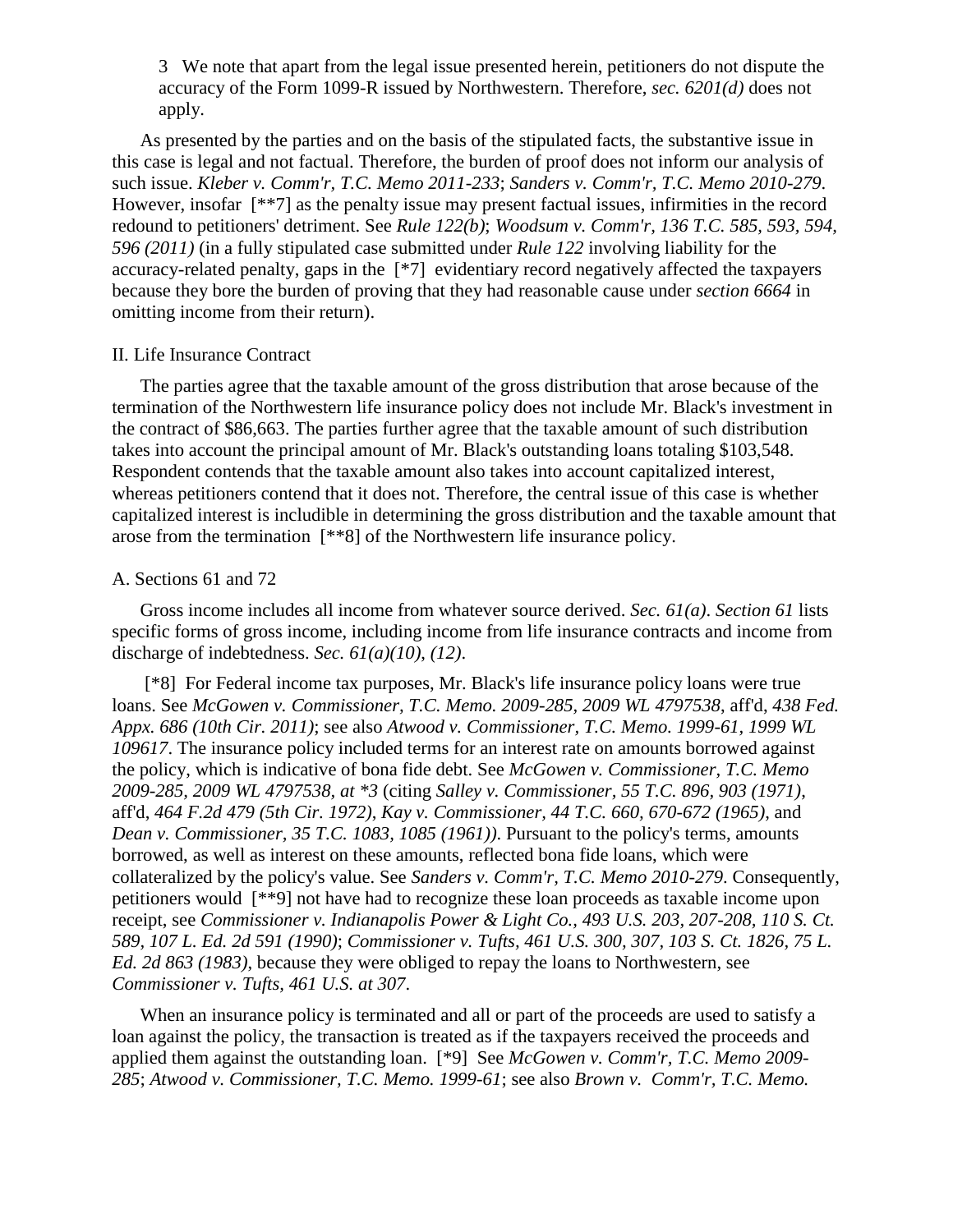## *2011-83, 2011 WL 1396936*, aff'd, *693 F.3d 765 (7th Cir. 2012)*; *Barr v. Comm'r, T.C. Memo 2009-250*.

The tax treatment of a distribution from a life insurance contract before the death of the insured is governed by *section 72*. *Brown v. Commissioner, T.C. Memo 2011-83, 2011WL 1396936, at \*4-\*6*. As relevant herein, an amount received in connection with a life insurance contract that is not received as an annuity generally constitutes gross income to the extent that the amount received exceeds the investment in the insurance contract. [\*\*10] *Sec. 72(e)(1)(A)*, *(5)(A)*, *(C)*; *Feder v. Comm'r, T.C. Memo. 2012-10, 2012 WL 75114, at \*4*. The investment in the contract is defined generally as the aggregate amount of premiums or other consideration paid for the contract less aggregate amounts previously received under the contract, to the extent such amounts were excludable from gross income. *Sec. 72(e)(6)*; *Feder v. Commissioner, T.C. Memo. 2012-10, 2012 WL 75114, at \*4 n.14*; *sec. 1.72-6(a), Income Tax Regs.*

#### B. Inclusion of Capitalized Interest

Mr. Black's insurance policy, by its own terms, treated the policy loans, including capitalized interest, as bona fide indebtedness. The capitalized interest on these loans is properly treated as part of the principal of this indebtedness. See [\*10] *Allan v. Commissioner, 86 T.C. 655, 661- 667 (1986)* (advances for interest that were added to the nonrecourse mortgage principal, pursuant to the terms of the mortgage, constituted a true debt obligation), aff'd, *856 F.2d 1169 (8th Cir. 1988)*; see also *Sanders v. Comm'r, T.C. Memo 2010-279*.

Capitalized interest is includible in determining the amount of a taxpayer's gross distribution when an insurance policy is terminated. In this regard, *Atwood v. Commissioner, T.C. Memo. 1999-61, 1999 WL 109617, at \*2*, [\*\*11] states as follows:

 [The taxpayers'] insurance contracts, by their terms, treated the policy loans, including capitalized interest, as bona fide indebtedness. For Federal income tax purposes, their policy loans constituted true loans, rather than cash advances, and were not taxable distributions when received. The capitalized interest on these loans is properly treated as part of the principal of this indebtedness.

When  $**$  <sup>\*</sup> [the taxpayers] policies terminated, their policy loans, including capitalized interest, were charged against the available proceeds at that time. This satisfaction of the loans had the effect of a pro tanto payment of the policy proceeds to petitioners and constituted income to them at the time. A contrary result would permit policy proceeds, including previously untaxed investment returns, to escape tax altogether and finds no basis in the law. [Emphasis added; fn. ref. and citations omitted.]

In the instant case, Mr. Black owned a life insurance policy with Northwestern. He took out loans against the policy. In January 2009 the policy terminated. The termination of the policy gave rise to a gross distribution of \$196,230, a portion of which was applied to both [\*\*12] the loan principal and  $[*11]$  capitalized interest. At the time that the policy was terminated, Mr. Black's investment in the contract was \$86,663; which portion of the gross distribution was nontaxable. See *sec. 72(e)(5)(A)*. But the balance of the gross distribution, or \$109,567, constitutes taxable income. See *Atwood v. Commissioner, T.C. Memo. 1999-61*; see also *Brown v. Comm'r, T.C. Memo 2011-83*; *McGowen v. Commissioner, T.C. Memo 2009-285, 2009 WL 4797538, at \*4* ["T]he distributed policy proceeds attributed to the return on investments must be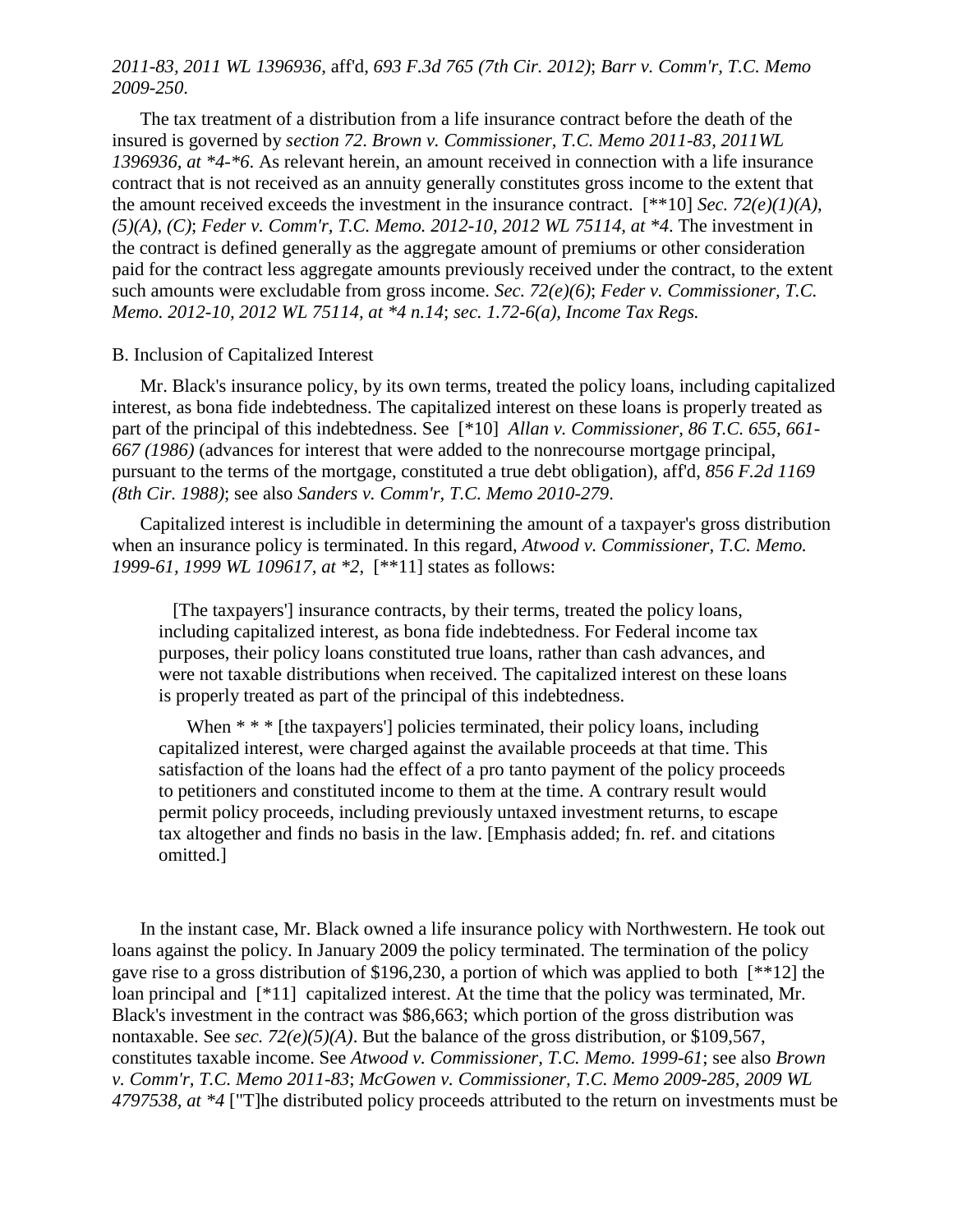taxed since the accruals on the investments were not previously taxed. Untaxed accrual on an investment is often referred to as inside buildup.").

### C. Discharge of Indebtedness

Petitioners appear to argue that the termination of the life insurance policy gave rise to a discharge of indebtedness. A discharge of indebtedness occurs when "the debtor is no longer legally required to satisfy his debt either in part or in full." *Caton v. Commissioner, T.C. Memo. 1995-80, 1995 WL 73451, at \*15*; see also *United States v. Centennial Savs. Bank FSB, 499 U.S. 573, 580-581, 111 S. Ct. 1512, 113 L. Ed. 2d 608 (1991)*. On the basis of the facts presented, the Court cannot characterize the source of petitioners' [\*\*13] income as derived from the discharge of indebtedness. See *McGowen v. Commissioner, T.C. Memo 2009-285, 2009 WL 4797538, at \*3*. The record indicates that the loans to Mr. Black were not discharged; rather, they were extinguished after Northwestern [\*12] applied the cash value of the insurance policy toward the debt owed by Mr. Black. See *T.C. Memo 2009-285, id. at \*4*. The insurance policy itself was the sole collateral from which Northwestern could seek repayment of the amount Mr. Black had borrowed. Consequently, the insurance policy mandated the termination of the insurance policy once the amount borrowed against the policy equaled or exceeded the cash surrender value.

Even if the income received by petitioners were discharge of indebtedness income, petitioners have not alleged that any exception under *section 108* applies to exclude the amount from gross income. Therefore, the amount would be includible in income under *section 61(a)(12)* and subject to tax. However, this issue is moot because petitioners' debts were not discharged but rather extinguished, and thus petitioners' income was not from discharge of indebtedness.

## III. Accuracy-Related Penalty

*Section 6662(a)* imposes an accuracy-related penalty equal to 20% of the amount [\*\*14] of any underpayment of tax that is attributable to a substantial understatement of income tax. By definition, an understatement is the excess of the tax required to be shown on the tax return over the tax actually shown on the return. *Sec. 6662(d)(2)(A)*. An understatement of income tax is "substantial" if it [\*13] exceeds the greater of \$5,000 or 10% of the tax required to be shown on the return. *Sec. 6662(d)(1)(A)*.

With respect to a taxpayer's liability for any penalty, *section 7491(c)* places on the Commissioner the burden of production, thereby requiring the Commissioner to come forward with sufficient evidence indicating that it is appropriate to impose the penalty. *Higbee v. Comm'r, 116 T.C. 438, 446-447 (2001)*. Once the Commissioner meets his burden of production, the taxpayer must come forward with persuasive evidence that the Commissioner's determination is incorrect. See *Rule 142(a)*; *Welch v. Helvering, 290 U.S. at 115*.

In the instant case, respondent's notice of deficiency determines the accuracy-related penalty on the basis of a substantial understatement of income tax. See *sec. 6662(d)*. Here the understatement of \$30,571 is substantial because it exceeds \$5,000 and is greater [\*\*15] than 10% of the tax required to be shown on petitioners' return. Consequently, respondent has carried his burden of production. As a result, petitioners now bear the burden to show that an exception to the penalty applies. See *Higbee v. Commissioner, 116 T.C. at 446-447*.

*Section 6664(c)(1)* provides an exception to the imposition of the accuracy-related penalty with respect to any portion of an underpayment if the taxpayer establishes that there was reasonable cause for such portion and the taxpayer acted [\*14] in good faith with respect to